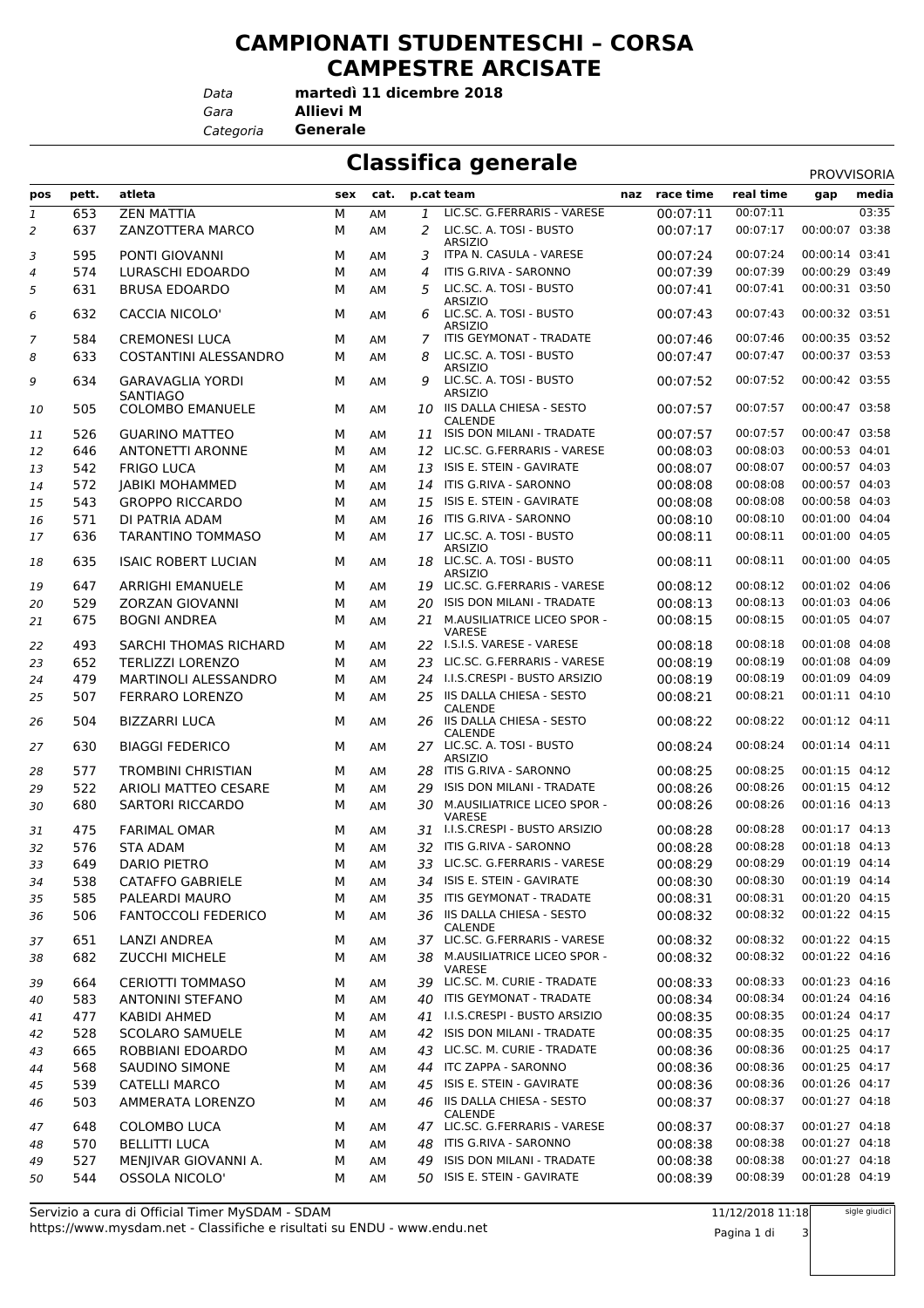## **Classifica generale** PROVISORIA

|     |       |                            |     |      |     |                                                   |            |           |           | <b>PROVVISORIA</b> |
|-----|-------|----------------------------|-----|------|-----|---------------------------------------------------|------------|-----------|-----------|--------------------|
| pos | pett. | atleta                     | sex | cat. |     | p.cat team                                        | naz        | race time | real time | media<br>gap       |
| 51  | 678   | LO PRESTI ANDREA           | М   | AM   |     | 51 M.AUSILIATRICE LICEO SPOR -                    |            | 00:08:39  | 00:08:39  | 00:01:29 04:19     |
| 52  | 681   | <b>ZANZI LORENZO</b>       | м   | AM   | 52  | <b>VARESE</b><br>M.AUSILIATRICE LICEO SPOR -      |            | 00:08:40  | 00:08:40  | 00:01:29 04:19     |
| 53  | 616   | <b>COLOT YANNICK</b>       | M   | AM   | 53. | VARESE<br>LIC.CL. S.M.LEGNANI -<br><b>SARONNO</b> |            | 00:08:41  | 00:08:41  | 00:01:30 04:20     |
| 54  | 540   | <b>CIANI RICCARDO</b>      | M   | AM   |     | 54 ISIS E. STEIN - GAVIRATE                       |            | 00:08:41  | 00:08:41  | 00:01:31 04:20     |
| 55  | 663   | <b>CERIANI SIMONE</b>      | M   | AM   | 55  | LIC.SC. M. CURIE - TRADATE                        |            | 00:08:44  | 00:08:44  | 00:01:34 04:21     |
| 56  | 695   | <b>BOLLINI LUCA</b>        | М   | AM   |     | 56 O.FIORINI-PANTANI - BUSTO                      |            | 00:08:44  | 00:08:44  | 00:01:34 04:21     |
|     |       |                            |     |      |     | <b>ARSIZIO</b>                                    |            |           |           |                    |
| 57  | 508   | <b>MARCHIORATO FILIPPO</b> | М   | AM   |     | 57 IIS DALLA CHIESA - SESTO<br>CALENDE            |            | 00:08:46  | 00:08:46  | 00:01:35 04:22     |
| 58  | 545   | <b>TOSETTO FEDERICO</b>    | M   | AM   | 58. | ISIS E. STEIN - GAVIRATE                          |            | 00:08:47  | 00:08:47  | 00:01:36 04:23     |
| 59  | 587   | <b>SPERONI MATTIA</b>      | M   | AM   | 59  | ITIS GEYMONAT - TRADATE                           |            | 00:08:48  | 00:08:48  | 00:01:38 04:23     |
| 60  | 551   | <b>MANCINELLI PAOLO</b>    | М   | AM   | 60  | ISIS FACCHINETTI -<br>CASTELLANZA                 |            | 00:08:49  | 00:08:49  | 00:01:38 04:24     |
| 61  | 666   | <b>ROSSINI SAMUEL</b>      | М   | AM   | 61  | LIC.SC. M. CURIE - TRADATE                        |            | 00:08:49  | 00:08:49  | 00:01:38 04:24     |
| 62  | 693   | <b>BESSEGA GABRIELE</b>    | м   | AM   |     | 62 O.FIORINI-PANTANI - BUSTO<br><b>ARSIZIO</b>    |            | 00:08:49  | 00:08:49  | 00:01:38 04:24     |
| 63  | 590   | DE NUNZIO FILIPPO          | M   | AM   | 63  | ITPA N. CASULA - VARESE                           |            | 00:08:50  | 00:08:50  | 00:01:40 04:24     |
| 64  | 525   | DE FRANCESCHI LEONARDO     | м   | AM   | 64  | ISIS DON MILANI - TRADATE                         |            | 00:08:51  | 00:08:51  | 00:01:40 04:25     |
| 65  | 698   | PISCIOTTU CRISTIANO        | M   | AM   | 65  | O.FIORINI-PANTANI - BUSTO                         |            | 00:08:53  | 00:08:53  | 00:01:43 04:26     |
|     |       |                            |     |      |     | <b>ARSIZIO</b>                                    |            |           |           |                    |
| 66  | 564   | COLOMBO RICCARDO           | м   | AM   | 66  | ITC ZAPPA - SARONNO                               |            | 00:08:55  | 00:08:55  | 00:01:45 04:27     |
| 67  | 619   | <b>SACCHI LORENZO</b>      | M   | AM   |     | 67 LIC.CL. S.M.LEGNANI -<br>SARONNO               |            | 00:08:55  | 00:08:55  | 00:01:45 04:27     |
| 68  | 691   | <b>ARDUINI MICHELE</b>     | м   | AM   | 68  | O.FIORINI-PANTANI - BUSTO<br><b>ARSIZIO</b>       |            | 00:08:56  | 00:08:56  | 00:01:45 04:27     |
| 69  | 488   | <b>CAFFI GIACOMO</b>       | М   | AM   | 69  | I.S.I.S. VARESE - VARESE                          |            | 00:08:56  | 00:08:56  | 00:01:46 04:27     |
| 70  | 509   | MASTROBUONO MASSIMO        | М   | AM   |     | 70 IIS DALLA CHIESA - SESTO                       |            | 00:08:56  | 00:08:56  | 00:01:46 04:28     |
|     |       |                            |     |      |     | <b>CALENDE</b>                                    |            |           |           |                    |
| 71  | 589   | DE CIECHI RICCARDO         | М   | AM   | 71  | ITPA N. CASULA - VARESE                           |            | 00:08:56  | 00:08:56  | 00:01:46 04:28     |
| 72  | 650   | <b>GRASSI ALESSANDRO</b>   | М   | AM   | 72  | LIC.SC. G.FERRARIS - VARESE                       |            | 00:08:59  | 00:08:59  | 00:01:49 04:29     |
| 73  | 510   | EL FANID KARIM             | M   | AM   | 73  | IIS DALLA CHIESA - SESTO<br><b>CALENDE</b>        |            | 00:09:01  | 00:09:01  | 00:01:50 04:30     |
| 74  | 541   | <b>FLOREAN GIORGIO</b>     | м   | AM   |     | 74 ISIS E. STEIN - GAVIRATE                       |            | 00:09:02  | 00:09:02  | 00:01:52 04:30     |
| 75  | 596   | SVETOZAREVIC MATIJA        | M   | AM   | 75  | ITPA N. CASULA - VARESE                           |            | 00:09:04  | 00:09:04  | 00:01:54 04:31     |
| 76  | 679   | MOLINA MARCO CARLO         | M   | AM   |     | 76 M.AUSILIATRICE LICEO SPOR -                    |            | 00:09:05  | 00:09:05  | 00:01:55 04:32     |
| 77  | 692   | BATTISTELLA NICCOLO'       | М   | AM   |     | VARESE<br>77 O.FIORINI-PANTANI - BUSTO            |            | 00:09:05  | 00:09:05  | 00:01:55 04:32     |
| 78  | 661   | <b>BELBUSTI EDOARDO</b>    | м   | AM   |     | <b>ARSIZIO</b><br>78 LIC.SC. M. CURIE - TRADATE   |            | 00:09:07  | 00:09:07  | 00:01:57 04:33     |
| 79  | 569   | <b>TOFFANIN EDOARDO</b>    | M   | AM   | 79  | ITC ZAPPA - SARONNO                               |            | 00:09:08  | 00:09:08  | 00:01:58 04:33     |
| 80  | 617   | <b>COVIELLO ALESSIO</b>    | М   | AM   | 80  | LIC.CL. S.M.LEGNANI -                             |            | 00:09:09  | 00:09:09  | 00:01:58 04:34     |
|     |       |                            |     |      |     | SARONNO                                           |            |           |           |                    |
| 81  | 566   | <b>GRACI ANDREA</b>        | М   | AM   | 81  | ITC ZAPPA - SARONNO                               |            | 00:09:09  | 00:09:09  | 00:01:59 04:34     |
| 82  | 492   | <b>MONTIN NICCOLO'</b>     | M   | AM   |     | 82 I.S.I.S. VARESE - VARESE                       |            | 00:09:09  | 00:09:09  | 00:01:59 04:34     |
| 83  | 563   | CACCIA GIACOMO             | М   | AМ   |     | 83 ITC ZAPPA - SARONNO                            |            | 00:09:11  | 00:09:11  | 00:02:01 04:35     |
| 84  | 662   | CARTA ELIA                 | M   | AM   |     | 84 LIC.SC. M. CURIE - TRADATE                     |            | 00:09:15  | 00:09:15  | 00:02:05 04:37     |
| 85  | 618   | DIVO TOMMASO               | М   | AM   |     | 85 LIC.CL. S.M.LEGNANI -<br>SARONNO               |            | 00:09:16  | 00:09:16  | 00:02:06 04:37     |
| 86  | 591   | DONIZZETTI LODOVICO        | м   | AM   |     | 86 ITPA N. CASULA - VARESE                        |            | 00:09:18  | 00:09:18  | 00:02:07 04:38     |
| 87  | 491   | <b>MEZI YASSIN</b>         | М   | AM   |     | 87 I.S.I.S. VARESE - VARESE                       |            | 00:09:18  | 00:09:18  | 00:02:08 04:38     |
| 88  | 676   | BOTTINELLI ALESSANDRO      | М   | AM   |     | 88 M.AUSILIATRICE LICEO SPOR -<br><b>VARESE</b>   |            | 00:09:18  | 00:09:18  | 00:02:08 04:38     |
| 89  | 478   | <b>MACCHI FILIPPO</b>      | М   | AM   |     | 89 I.I.S.CRESPI - BUSTO ARSIZIO                   |            | 00:09:19  | 00:09:19  | 00:02:08 04:39     |
| 90  | 547   | <b>BOSOTTI ANDREA</b>      | м   | AM   |     | 90 ISIS FACCHINETTI -                             |            | 00:09:20  | 00:09:20  | 00:02:09 04:39     |
| 91  | 696   | PAVESE LORENZO             | М   | AM   |     | CASTELLANZA<br>91 O.FIORINI-PANTANI - BUSTO       |            | 00:09:20  | 00:09:20  | 00:02:10 04:39     |
| 92  | 550   | HUTANU PAUL ALEXANDRU      | м   | AM   |     | <b>ARSIZIO</b><br>92 ISIS FACCHINETTI -           |            | 00:09:21  | 00:09:21  | 00:02:10 04:40     |
| 93  | 481   | TIYAQ ABDELJALLIL          | М   | AM   |     | CASTELLANZA<br>93 I.I.S.CRESPI - BUSTO ARSIZIO    |            | 00:09:22  | 00:09:22  | 00:02:12 04:40     |
| 94  | 458   | <b>BANFI DAVIDE</b>        | М   | AM   |     | 94 I.I.S. MONTALE - TRADATE                       |            | 00:09:26  | 00:09:26  | 00:02:16 04:42     |
|     | 699   | MERONI ALESSANDRO          | М   |      |     | 95 M.AUSILIATRICE LICEO SPOR -                    |            | 00:09:26  | 00:09:26  | 00:02:16 04:42     |
| 95  |       |                            |     | AM   |     | VARESE                                            | <b>ITA</b> |           |           |                    |
| 96  | 489   | DZYAMBA OLEKSANDR          | м   | AM   |     | 96 I.S.I.S. VARESE - VARESE                       |            | 00:09:27  | 00:09:27  | 00:02:16 04:43     |
| 97  | 480   | PORTA FEDERICO             | М   | AM   |     | 97 I.I.S.CRESPI - BUSTO ARSIZIO                   |            | 00:09:27  | 00:09:27  | 00:02:16 04:43     |
| 98  | 677   | FERRAIUOLO TOMMASO         | м   | AM   |     | 98 M.AUSILIATRICE LICEO SPOR -<br>VARESE          |            | 00:09:28  | 00:09:28  | 00:02:18 04:43     |
| 99  | 615   | CAVALERA GIACOMO           | М   | AM   |     | 99 LIC.CL. S.M.LEGNANI -<br>SARONNO               |            | 00:09:29  | 00:09:29  | 00:02:18 04:44     |
| 100 | 620   | VAGHI MATTIA               | м   | AM   |     | 100 LIC.CL. S.M.LEGNANI -<br>SARONNO              |            | 00:09:30  | 00:09:30  | 00:02:19 04:44     |
| 101 | 549   | <b>HENAIENE WALID</b>      | м   | AM   |     | 101 ISIS FACCHINETTI -<br>CASTELLANZA             |            | 00:09:33  | 00:09:33  | 00:02:22 04:46     |
| 102 | 474   | <b>CANEPARI TOMMASO</b>    | М   | AM   |     | 102 I.I.S.CRESPI - BUSTO ARSIZIO                  |            | 00:09:34  | 00:09:34  | 00:02:24 04:46     |
| 103 | 601   | PATRAZZO RAUL              | М   | AM   |     | 103 L.SC. COOP.S.MONTE - VARESE                   |            | 00:09:35  | 00:09:35  | 00:02:24 04:47     |

Pagina 2 di 3

sigle giudici